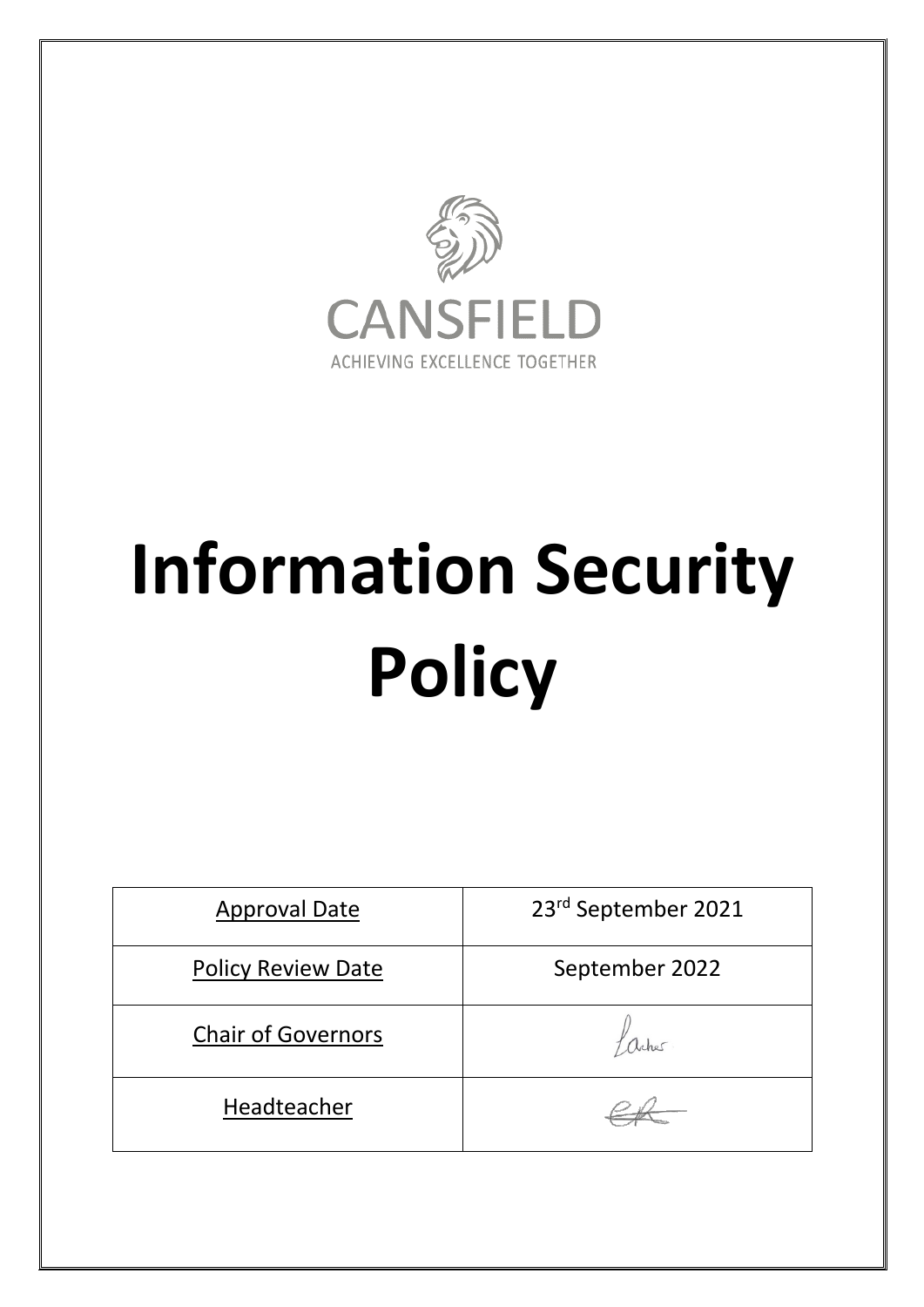# **1. Principles**

The General Data Protection Regulation (GDPR) aims to protect the rights of individuals about whom data is obtained, stored, processed or supplied and requires that organisations take appropriate security measures against unauthorised access, alteration, disclosure or destruction of personal data.

The school is dedicated to ensuring the security of all information that it holds and implements the highest standards of information security in order to achieve this. This document sets out the measures taken by the school to achieve this, including to:

- protect against potential breaches of confidentiality;
- ensure that all information assets and IT facilities are protected against damage, loss or misuse;
- support our Data Protection Policy in ensuring all staff are aware of and comply with UK law and our own procedures applying to the processing of data; and
- increase awareness and understanding at the school of the requirements of information security and the responsibility to staff to protect the confidentiality and integrity of the information that they themselves handle.

## **2. Introduction**

Information Security can be defined as the protection of information and information systems from unauthorized access, use, disclosure, disruption, modification or destruction.

Staff are referred to the school's Data Protection Policy, Data Breach Policy and Electronic Information and Communication Systems Policy for further information. These policies are also designed to protect personal data and can be found on the shared staff drive.

For the avoidance of doubt, the term 'mobile devices' used in this policy refers to any removable media or mobile device that can store data. This includes, but is not limited to, laptops, tablets, digital cameras, memory sticks and smartphones.

## **3. Scope**

The information covered by this policy includes all written, spoken and electronic information held, used or transmitted by or on behalf of the school, in whatever media. This includes information held on computer systems, paper records, hand-held devices, and information transmitted orally.

This policy applies to all members of staff, including temporary workers, other contractors, volunteers, interns, Governors and any and all third parties authorised to use the IT systems.

All members of staff are required to familiarise themselves with its content and comply with the provisions contained in it. Breach of this policy will be treated as a disciplinary offence which may result in disciplinary action under the school's disciplinary procedures up to and including summary dismissal depending on the seriousness of the breach.

This policy does not form part of any individual's terms and conditions of employment with the school and is not intended to have contractual effect. Changes to data protection legislation will be monitored and further amendments may be required to this policy in order to remain compliant with legal obligations.

## **4. General Principles**

All data stored on our IT systems are to be classified appropriately, including, but not limited to, personal data, sensitive personal data and confidential information. Further details on the categories of data can be found in the school's Data Protection Policy. All data so classified must be handled appropriately in accordance with its classification.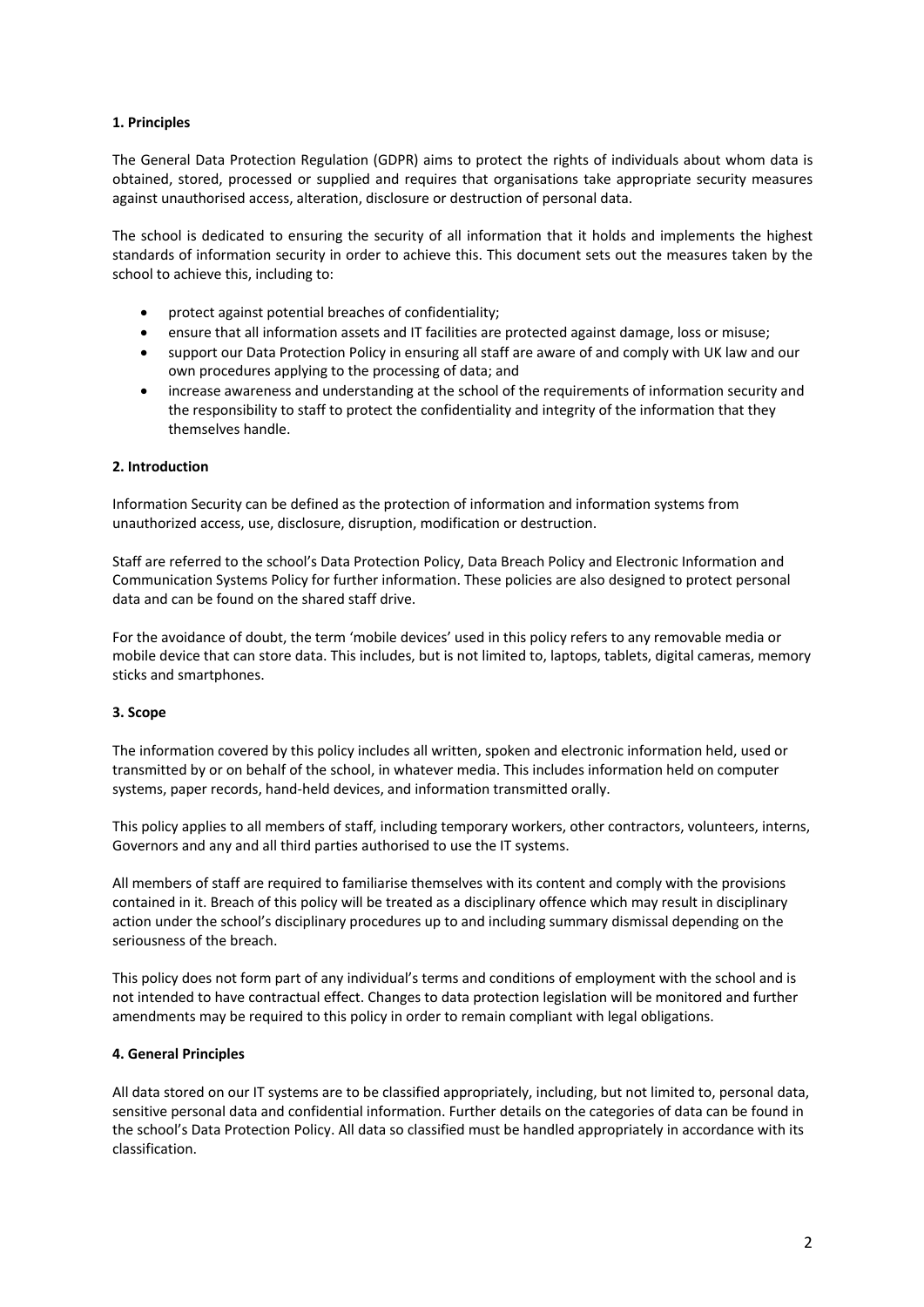Staff should discuss with the Business Manager the appropriate security arrangements for the type of information they access in the course of their work.

All data stored on our IT systems and our paper records shall be available only to members of staff with legitimate need for access and shall be protected against unauthorised access and / or processing and against loss and / or corruption.

All IT systems are to be installed, maintained, serviced, repaired, and upgraded by the Network Managers or by such third party / parties as the Network Manager may authorise.

The responsibility for the security and integrity of all IT systems and the data stored thereon (including, but not limited to, the security, integrity, and confidentiality of that data) lies with the Network Managers unless expressly stated otherwise.

All staff have an obligation to report actual and potential data protection compliance failures to the Business Manager who shall investigate the breach. Any breach which is either known or suspected to involve personal data or sensitive personal data shall be reported to the Data Protection Officer (full details of the officer can be found in our Data Protection Policy).

## **5. Physical Security and Procedures**

Paper records and documents containing personal information, sensitive personal information, and confidential information shall be positioned in a way to avoid them being viewed by people passing by as much as possible, e.g. through windows. At the end of the working day, or when you leave your desk unoccupied, all paper documents shall be securely locked away to avoid unauthorised access.

Available storage rooms, locked cabinets, and other storage systems with locks shall be used to store paper records when not in use.

Paper documents containing confidential personal information should not be left on office and classroom desks, on staffroom tables, or pinned to noticeboards where there is general access unless there is legal reason to do so and / or relevant consents have been obtained. You should take particular care if documents have to be taken out of school.

The physical security of buildings and storage systems shall be reviewed on a regular basis. If you find the security to be insufficient, you must inform the Business Manager as soon as possible. Increased risks of vandalism and or burglary shall be taken into account when assessing the level of security required.

The school carry out regular checks of the buildings and storage systems to ensure they are maintained to a high standard.

The school has a door access / visitor management system to minimise the risk of unauthorised people from entering the school premises.

The school close the school gates during certain hours to prevent unauthorised access to the building and an alarm system is set nightly.

CCTV cameras are in use at the school and monitored.

Visitors should be required to sign in at the Reception, accompanied at all times by a member of staff and never be left alone in areas where they could have access to confidential information.

## **6. Computers and IT**

The IT Network Manager shall be responsible for the following: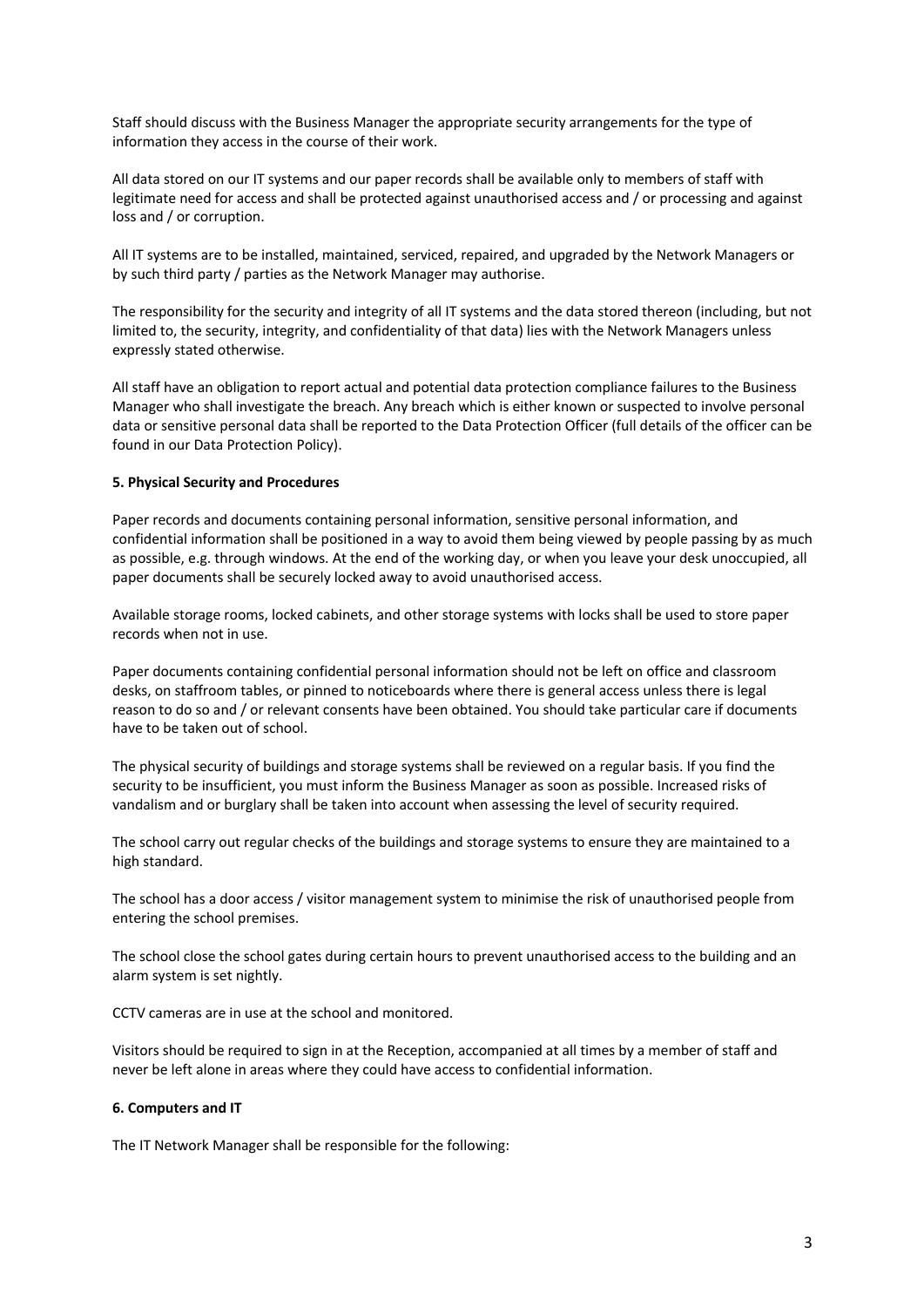- ensuring that all IT systems are assessed and deemed suitable for compliance with the school's security requirements;
- ensuring that IT security standards within the school are effectively implemented and regularly reviewed, working in consultation with the school's management, and reporting the outcome of such reviews to the school's management;
- ensuring that all members of staff are kept aware of this policy and of all related legislation, regulations, and other relevant rules whether now or in the future in force, including, but not limited to, the GDPR and the Computer Misuse Act 1990.

Furthermore, the IT Network Manager shall be responsible for the following:

- assisting all members of staff in understanding and complying with this policy;
- providing all members of staff with appropriate support and training in IT security matters and use of IT systems;
- ensuring that all members of staff are granted levels of access to IT systems that are appropriate for each member, taking into account their job role, responsibilities, and any special security requirements;
- receiving and handling all reports relating to IT security matters and taking appropriate action in response (including, in the event that any reports relate to personal data, informing the Data Protection Officer);
- taking proactive action, where possible, to establish and implement IT security procedures and raise awareness among members of staff;
- monitoring all IT security within the school and taking all necessary action to implement this policy and any changes made to this policy in the future; and
- ensuring that regular backups are taken of all data stored within the IT systems at regular intervals and that such backups are stored at a suitable location offsite.

## **7. Responsibilities – Members of Staff**

All members of staff must comply with all relevant parts of this policy at all times when using the IT systems. Computers and other electronic devices should be locked when not in use to minimise accidental loss or disclosure.

You must immediately inform the Business Manager of any and all security concerns relating to the IT systems which could or has led to a data breach as set out in the Data Breach Policy.

Any other technical problems (including, but not limited to, hardware failures and software errors) which may occur on the IT systems shall be reported to the IT Network Manager immediately.

You are not entitled to install any software of your own without the approval of the Business Manager. Any software belonging to you must be approved by the Business Manager and may only be installed where that installation poses no security risk to the IT systems and where the installation would not breach any licence agreements to which that software may be subject.

Prior to installation of any software onto the IT systems, you must obtain written permission by the Business Manager. This permission must clearly state which software you may install, and onto which computer(s) or device(s) it may be installed.

Prior to any usage of physical media (e.g. USB memory sticks or disks of any kind) for transferring files, you must make sure to have the physical media is virus-scanned. The IT Network Manager approval must be obtained prior to transferring of files using cloud storage systems.

If you detect any virus this must be reported immediately to the IT Network Manager (this rule shall apply even where the anti-virus software automatically fixes the problem).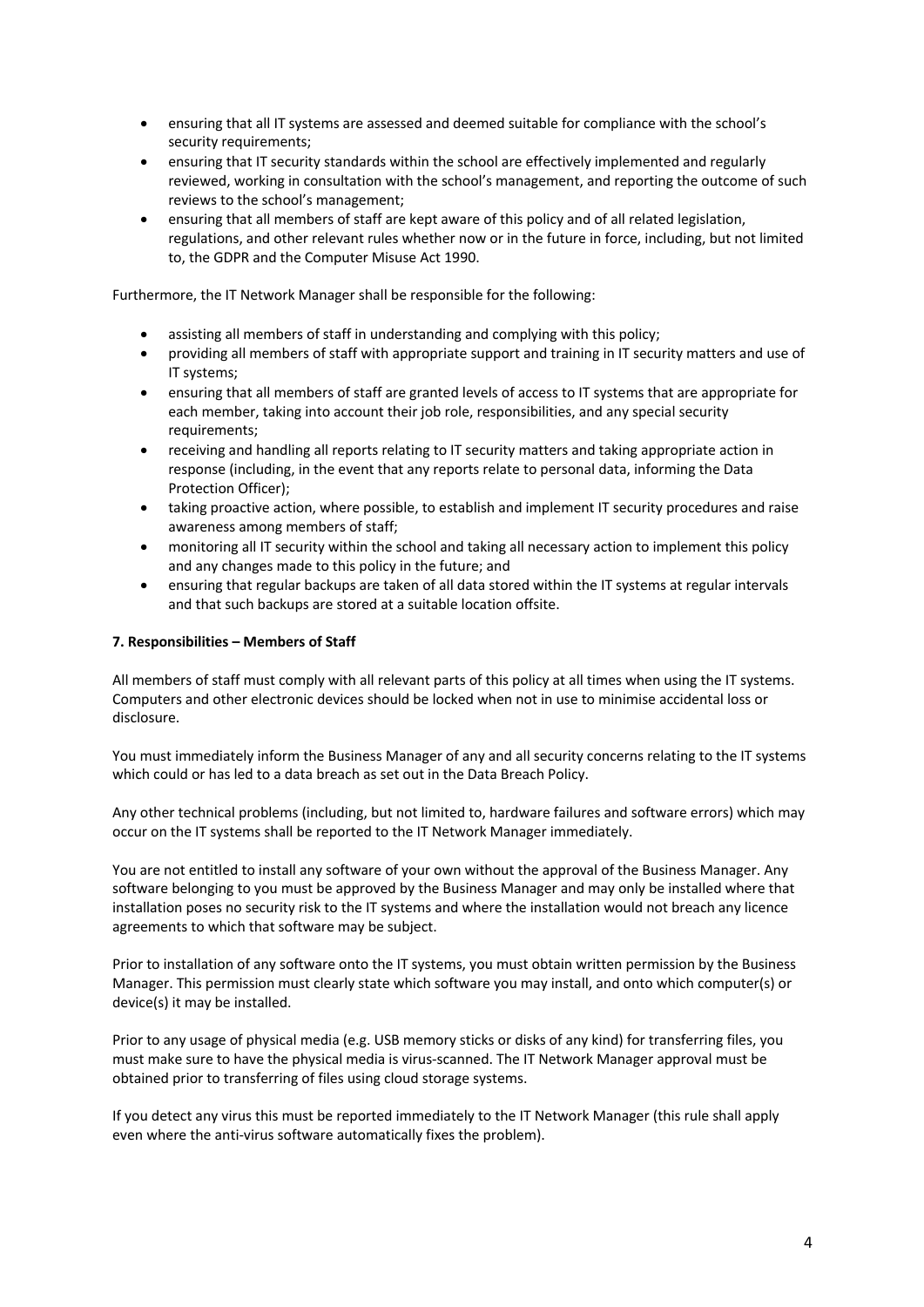#### **8. Access Security**

All members of staff are responsible for the security of the equipment allocated to or used by them and must not allow it to be used by anyone other than in accordance with this policy.

The school has a secure firewall and anti-virus software in place. These prevent individuals from unauthorised access and to protect the school's network. The school also teach individuals about e-safety to ensure everyone is aware of how to protect the school's network and themselves.

All IT systems (in particular mobile devices) shall be protected with a secure password or passcode, or such other form of secure log-in system as approved by the IT Technician. Biometric log-in methods can only be used if approved by the IT Technician.

All passwords must, where the software, computer, or device allows:

- be at least 6 characters long including both numbers and letters;
- be changed on a regular basis, and at least every 90 days;
- cannot be the same as the previous 10 passwords you have used;
- not be obvious or easily guessed (e.g. birthdays or other memorable dates, memorable names, events, or places etc.)

Passwords must be kept confidential and must not be made available to anyone else as appropriate and necessary. Any member of staff who discloses his or her password to another employee in the absence of express authorisation will be liable to disciplinary action under the school's disciplinary procedures. Any member of staff who logs on to a computer using another member of staff's password will be liable to disciplinary action up to and including summary dismissal for gross misconduct.

If you forget your password you should notify the IT Network Manager to have your access to the IT systems restored. You must set up a new password immediately upon the restoration of access to the IT systems. You should not write down passwords if it is possible to remember them. If necessary you may write down passwords provided that you store them securely (e.g. in a locked drawer or in a secure password database). Passwords should never be left on display for others to see.

Computers and other electronic devices with displays and user input devices (e.g. mouse, keyboard, touchscreen etc.) shall be protected with a screen lock that will activate after a period of inactivity. You may not change this time period or disable the lock.

All mobile devices provided by the school, shall be set to lock, sleep, or similar, after a period of inactivity, requiring a password, passcode, or other form of log-in to unlock, wake or similar. You may not alter this time period.

Staff should be aware that if they fail to log off and leave their terminals unattended they may be held responsible for another user's activities on their terminal in breach of this policy, the school's Data Protection Policy and/or the requirement for confidentiality in respect of certain information.

## **9. Data Security**

Personal data sent over the school network will be encrypted or otherwise secured.

All members of staff are prohibited from downloading, installing or running software from external sources without obtaining prior authorisation from the Business Manager who will consider bona fide requests for work purposes. Please note that this includes instant messaging programs, screen savers, photos, video clips, games, music files and opening any documents or communications from unknown origins. Where consent is given all files and data should always be virus checked before they are downloaded onto the school's systems.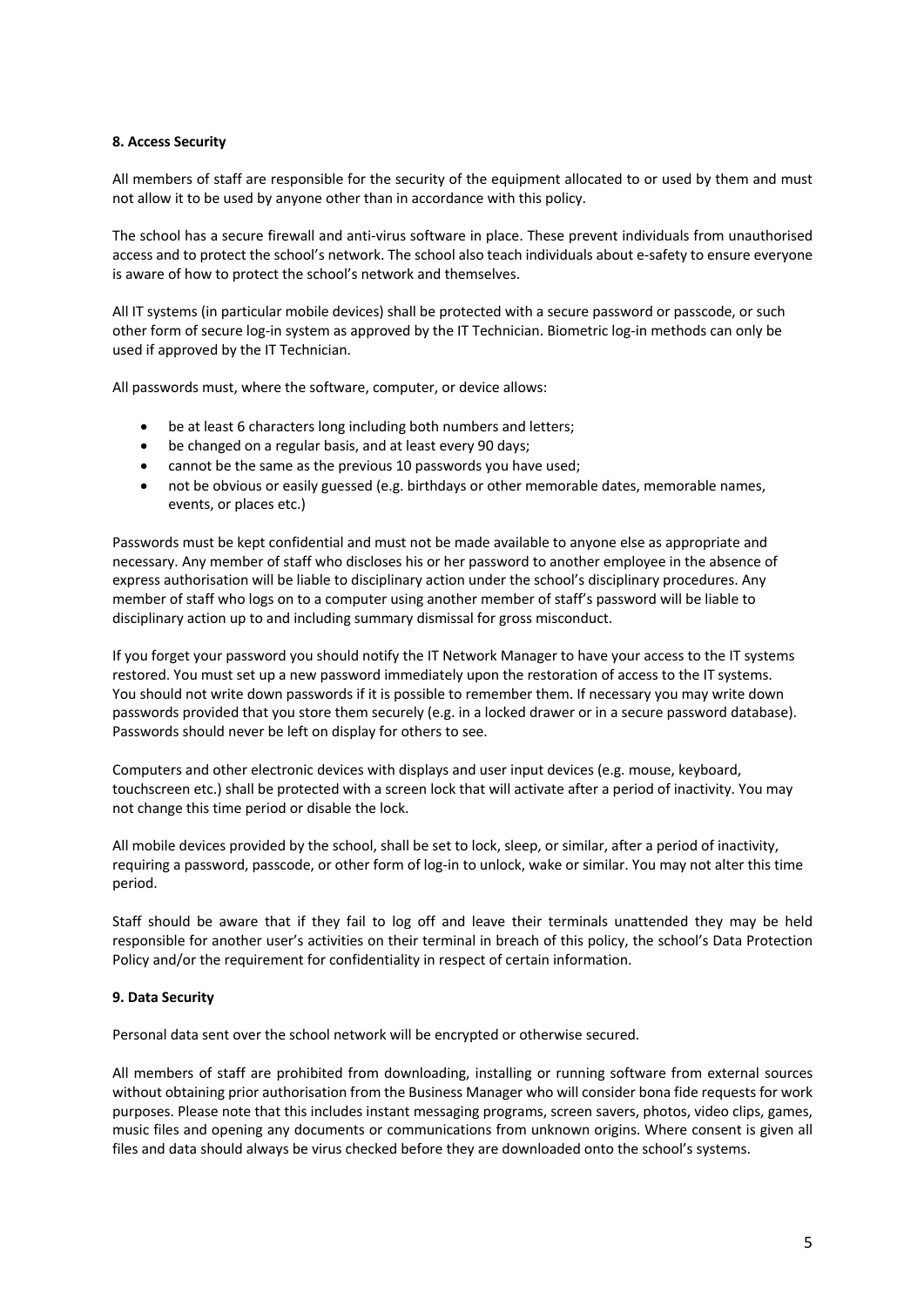You may connect your own devices (including, but not limited to, laptops, tablets, and smartphones) to the school's Wi-Fi provided that you follow the requirements and instructions provided by the IT Network Manager governing this use. All usage of your own device(s) whilst connected to the school's network or any other part of the IT systems is subject to all relevant school Policies (including, but not limited to, this policy). The Headteacher may at any time request the immediate disconnection of any such devices without notice.

# **10. Electronic Storage of Data**

All portable data, and in particular personal data, should be stored on encrypted drives using methods recommended by the IT Network Manager.

All data stored electronically on physical media, and in particular personal data, should be stored securely in a locked box, drawer, cabinet, or similar.

You should not store any personal data on any mobile device, whether such device belongs to the school or otherwise without prior written approval of the Business Manager. You should delete data copied onto any of these devices as soon as possible and make sure it is stored on the school's computer network in order for it to be backed up.

All electronic data must be securely backed up by the end of the each working day and is done by the IT Network Manager.

## **11. Home Working**

You should not take confidential or other information home without prior permission of the Headteacher, and only do so where satisfied appropriate technical and practical measures are in place within your home to maintain the continued security and confidentiality of that information.

When you have been given permission to take confidential or other information home, you must ensure that:

- the information is kept in a secure and locked environment where it cannot be accessed by family members or visitors; and
- all confidential material that requires disposal is shredded or, in the case of electronical material, securely destroyed, as soon as any need for its retention has passed.

## **12. Communications, Transfer, Internet and Email Use**

When using the school's IT systems you are subject to and must comply with the school's Electronic Information and Communication Systems Policy.

The school works to ensure that the systems do protect pupils and staff and are reviewed and improved regularly.

If staff or pupils discover unsuitable sites or any material which would be unsuitable, this should be reported to the DSL and IT Network Manager.

Regular checks are made to ensure that filtering methods are appropriate, effective and reasonable and that users access only appropriate material as far as possible. This is not always possible to guarantee and the school cannot accept liability for the material accessed or its consequence.

All personal information, and in particular sensitive personal information and confidential information should be encrypted before being sent by email, or sent by tracked DX (document exchange) or recorded delivery. You may not send such information by fax unless you can be sure that it will not be inappropriately intercepted at the recipient fax machine.